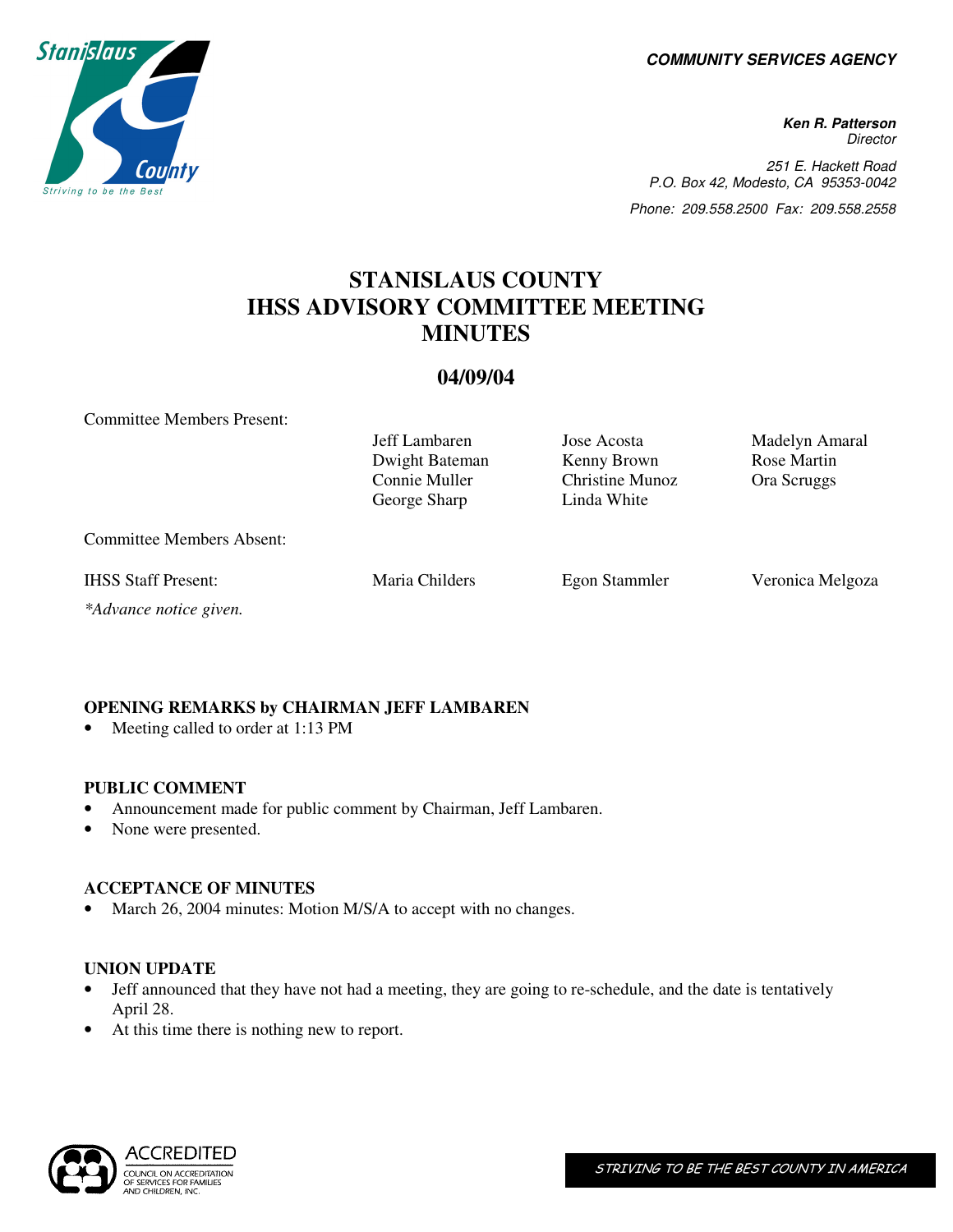# **BUDGET UPDATE**

- Maria announced that all the proposals have not been approved or eliminated. They are all still proposals at this time.
- Union passed out some information on sponsoring the caregivers; they are going to Sacramento to protest the budget cuts.

# **LEGISLATION**

- Ora brought in some information on Senate Bill 1760.
- George announced that this bill was introduced on February 20, 2004.
- Jeff announced that the Senate Judiciary Committee has a hearing on April 13, regarding Senate Bill 1760.

# **ACTION PLANS**

- Jeff had action plans from the Legislation Group and the Marketing Group. Training Group has not turned in their action plan yet.
- Christine has contacted the Modesto Bee.
- Jeff suggested that we prepare a packet for the person who will be coming from the Modesto Bee.
- After next meeting the action plan groups will get together and work on their action items.

| Groups are as follows: |             |                 |
|------------------------|-------------|-----------------|
| <b>Marketing</b>       | Legislation | <b>Training</b> |
| Christine              | Jeff        | Jan             |
| Linda                  | Kenny       | Madelyn         |
| Rose                   | George      | Jose            |
| Connie                 | Ora         | Veronica        |
|                        | Dwight      | Shannon         |
|                        | Jennifer    |                 |
|                        | Maria       |                 |

• Committee agreed to send a thank you note to Cathy Hormel for doing a great job at our second annual retreat.

# **SURVEY**

- Jeff announced that we are moving ahead with the survey. Gina Donahue is working on the survey; she is putting our questions in survey form. Strategic Marketing is expediting the process to have it done on time. Target date is May 1 to have questions mailed out.
- The cost of their work would be to prepare the survey and do the analysis once we have the survey back.
- We will get a hard copy and an electronic copy in both English and Spanish for providers and recipients to mail out.
- We will do the mailing and printing
- We will need to do a random generation of names; Gina Donahue will help us with the number that we need to generate.
- We can do completely random or we can have a random starting point.
- A cover letter will go out letting everyone know the purpose of the survey.
- Union will also spread the word that this is a very important survey.
- Jeff will write a cover letter and bring a draft in to our next meeting.

# **ANNUAL REPORT**

• Kenny passed around the annual report with updated changes. Committee agreed to go on with the printing of the report.

# **GENERAL UPDATE**

• Connie asked about the web demonstrations.